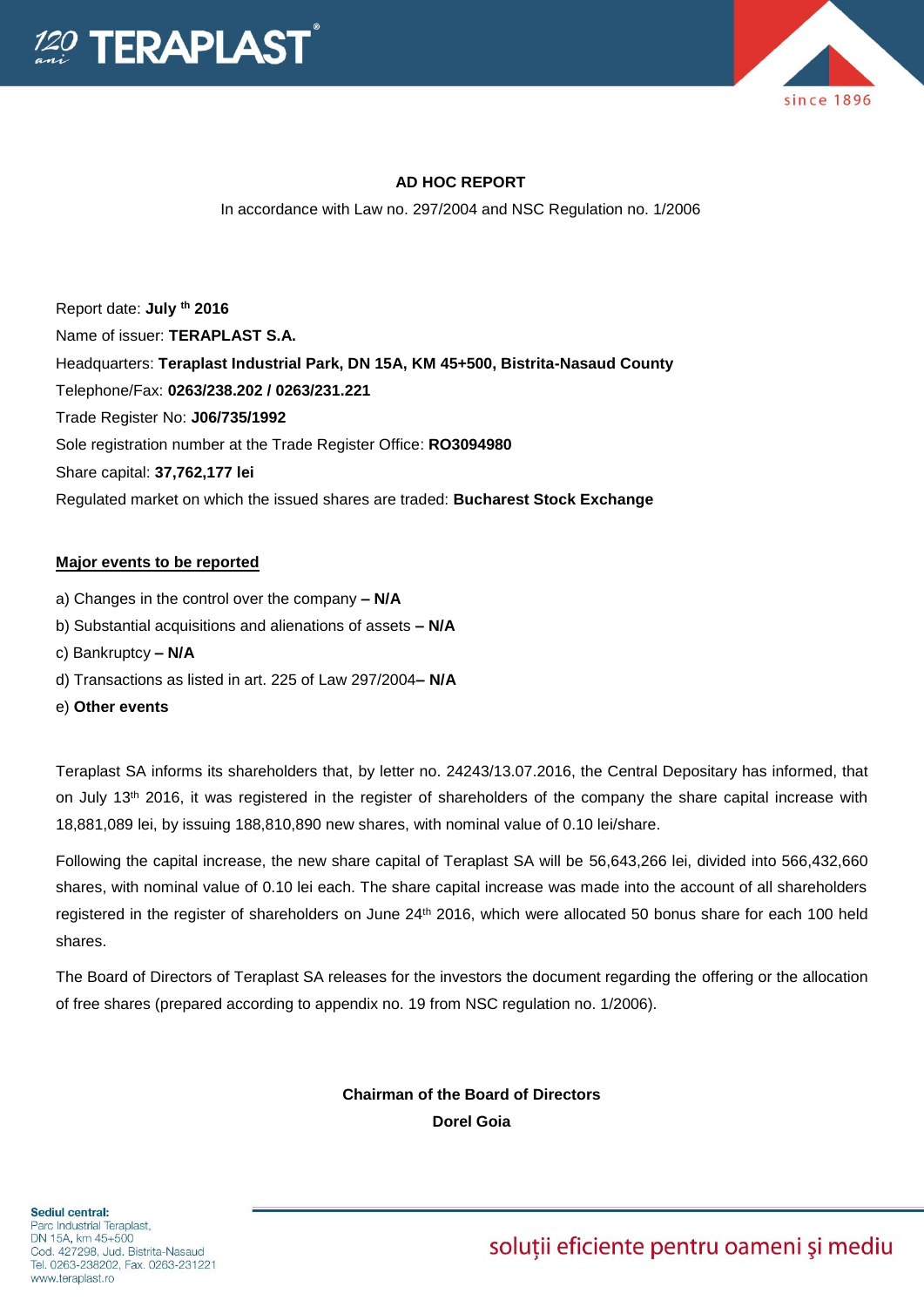### **Document of investors' information regarding the offering or the allocation of free shares**

(prepared according to appendix no. 19 from NSC regulation no. 1/2006).

### **1. Responsible persons**

# **1.1.** *The name and the function of the private person and/or the name and the headquarters address of the legal person responsible for the information included in the presentation document*

Teraplast SA, headquartered in Bistrita, Teraplast Industrial Park, DN 15A, km 45+500, postal code 427298, Bistrita-Nasaud county, registered with the Trade Register No. J06/735/1992, Sole registration number at the Trade Register Office No. 309498, bank account RO77 BACX 0000 0004 3006 5018 opened at Unicredit Tiriac Bank SA, Bistrita, represented by Mr. Alexandru Stânean, Chief Executive Officer.

# **1.2.** *Declarations of the responsible persons mentioned at the point 1.1 of which to appear that the information included in the presentation document are, in their knowledge, in conformity with reality.*

After verifying the content of this prospect, the company Teraplast SA, represented by Mr. Alexandru Stânean, Chief Executive Officer, accepts the responsibility for the content and certifies that the released information are in conformity with reality and they do not contain omissions or untrue declarations designed to affect significantly the content of the document.

### **2. General information about the issuer**

## **2.1.** *Name, headquarter, trade register number, Sole registration number at the Trade Register Office*

### **Name of issuer:** Company TERAPLAST S.A.

**Headquarters:** "Teraplast Industrial Park", DN 15A, km 45+500, Bistrita, Bistrita-Nasaud county.

**Company registration:** registered with the Trade Register No. J06/735/1992, Sole registration number at the Trade Register Office No. 309498

### **2.2.** *Share capital:*

- The value of the subscribed and paid share capital: 37.762.177 lei
- The number of shares: 377.621.770 shares
- The nominal value of each share: 0,10 lei

### **3. Information regarding the shares offered for free to the shareholders**

# **3.1. The formalities which decides the increase of the share capital which involves offering for free the issued shares to the existing shareholders.**

By the General Meeting of Shareholders decision, dated April 28<sup>th</sup> 2016, it was approved the capital increase with the amount of 18,881,089 lei by issuing 188,810,890 new shares with a nominal value of 0.10 lei/share. The capital increase will be achieved by incorporation of reserves in the amount of 18,881,089 lei from the 2015 net profit, according to item 4 on the agenda of the Ordinary General Meeting of Shareholders of Teraplast SA dated April 28<sup>th</sup> 2016 and the issuance of 188,810,890 new shares with a nominal value of 0.10 lei/share. The newly issued shares will not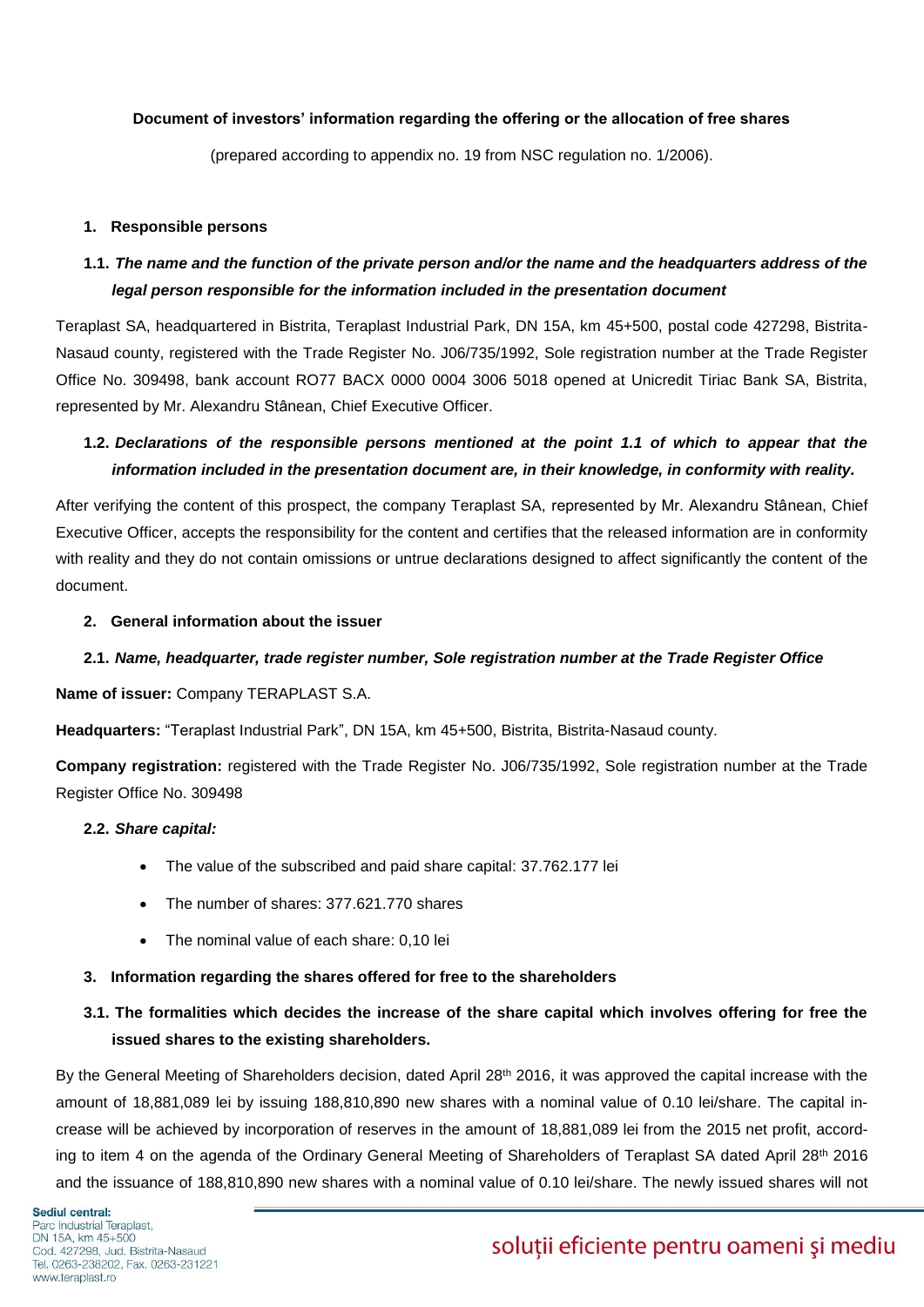change the percentage holding of shareholders and will be distributed free of charge to all shareholders registered in the Shareholders Register at the registration date June 24<sup>th</sup> 2016. The capital increase is made in order to support the current activity of the company. Each shareholder registered in the Register of Shareholders on the registration date will be allocated a number of 50 new shares for each 100 shares owned.

# **3.2.** *The registration date established by GMS/or BD, for the identification of the shareholders which will benefit of the offering or allocation of free shares.*

Registration date approved by the EGMS for the shareholders identification is June 24th 2016.

### **3.3.** *The description of the share capital increase:*

- **The reason for the share capital increase;**
- **The amount and the source for the capital increase;**
- **The number of issued shares by the capital increase;**

The amounts obtained from the share capital increase will be used to support the current activity of the company.

The General Meeting of Shareholders, held on April 28th 2016, decided the increase of the share capital of Teraplast SA, by the amount of 18,881,089 lei, from 37,762,177 lei up to 56,643,266 lei, by issuing 188,810,890 shares with nominal value of 0.10 lei. The increase of the share capital will be realized by:

 incorporation of reserves in the amount of 18,881,089 lei from the net profit of 2014, by issuing a number of 188,810,890 shares with nominal value of 0.10 lei.

# **3.4.** *Description of the type and the class of the shares which will be offered or allocated. The number of shares allocated for free for each owned share.*

The offered securities are registered dematerialized shares. Each shareholder registered at June 24th 2016 will receive a number of 50 new shares for each 100 owned shares.

## **3.5.** *The value of the increased share capital*

The value of the increased share capital is 188,810,890 lei.

### **3.6.** *The agent which helped the issuer at the compiling of the presentation document*

The name of the agent: not the case

## **3.7.** *Any other information considered important by the issuer or by the NSC*

According to art. 89, align (3) letter e) from the NSC regulation no. 1/2006 the compiling and the release of a prospect is not necessary for shares offered for free to the shareholders, on condition that the shares to be of the same class as the shares already traded on the regulated market and on condition that it is available a document which will contain at least the information provided by the appendix no.19.

#### **Issuer**

## **Company TERAPLAST S.A.**

Sediul central: Parc Industrial Teraplast, DN 15A, km 45+500 Cod. 427298, Jud. Bistrita-Nasaud Tel. 0263-238202, Fax. 0263-231221 www.teraplast.ro